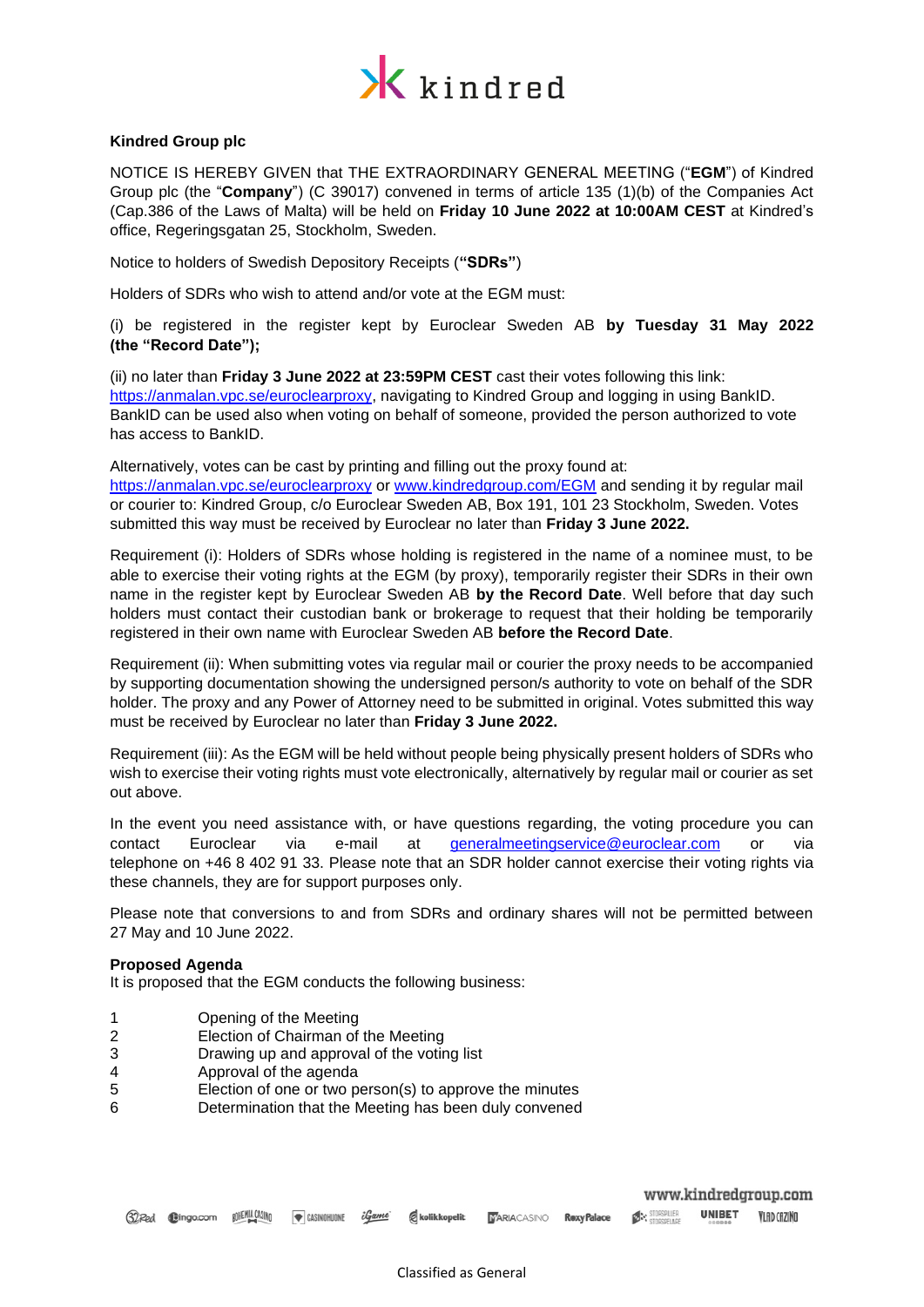7 The meeting will be requested to reconsider and if thought fit, approve the following extraordinary resolution:

## **Resolution 1**

It being noted that:

- (i) at a Board of Directors' meeting held on 9 March 2022, the directors resolved to obtain authority to buy back GBP 0.000625 Ordinary Shares/SDRs in the Company (the purpose of the buyback being to achieve added value for the Company's shareholders); and
- (ii) pursuant to article 106(1) (b) of the Companies Act (Cap.386 of the Laws of Malta) a company may acquire any of its own shares otherwise than by subscription, provided inter alia authorisation is given by an extraordinary resolution, which resolution will need to determine the terms and conditions of such acquisitions and in particular the maximum number of shares/SDRs to be acquired, the duration of the period for which the authorisation is given and the maximum and minimum consideration, given this it is proposed that the Company, through the Board, be generally authorised and empowered to make purchases of ordinary shares/SDRs of GBP 0.000625 each in its capital, subject to the following:

(a) the maximum number of shares/SDRs that may be so acquired is 23,000,000; (b) the minimum price that may be paid for the shares/SDRs is 1 SEK per share/SDR exclusive of tax;

(c) the maximum price that may be paid for the shares/SDRs is 300 SEK per share/SDR exclusive of tax;

(d) the purchases may take place on multiple occasions and will be based on actual market price and terms, and

(e) the authority conferred by this resolution shall expire on the date of the 2023 Annual General Meeting but not so as to prejudice the completion of a purchase contracted before that date.

8 The meeting will be requested to consider and if thought fit, approve, by extraordinary resolution, the following resolutions:

## **Resolution 2**

- (i) That the issued share capital of the Company be reduced by means of a cancellation of such number of shares/SDRs determined by the board of directors and acquired pursuant to the Company's share buy-back program up to a maximum amount of GBP 14,375, representing a maximum of 23,000,000 shares/SDRs;
- (ii) that the board of directors of the Company be authorised and empowered to carry out all acts necessary for the purposes of giving effect to such cancellation of shares/SDRs, at such intervals and in such amounts as it deems appropriate;
- (iii) that in accordance with Article 83(1) of the Companies Act, (Cap. 386 of the Laws of Malta), the Company shall be authorised to give effect to the reduction of issued share capital and consequent cancellation of shares/SDRs only following the lapse of three months from the date of the publication of the statement referred to in Article 401(1)(e) of the said Act;
- (iv) that upon the lapse of the period referred to in paragraph (iii) above, the board of directors of the Company and/or the Company Secretary be authorised and empowered to submit one or more revised and updated Memorandum of Association of the Company to the Malta Business Registry so as to inter alia reflect the change in issued share capital following such reduction/s.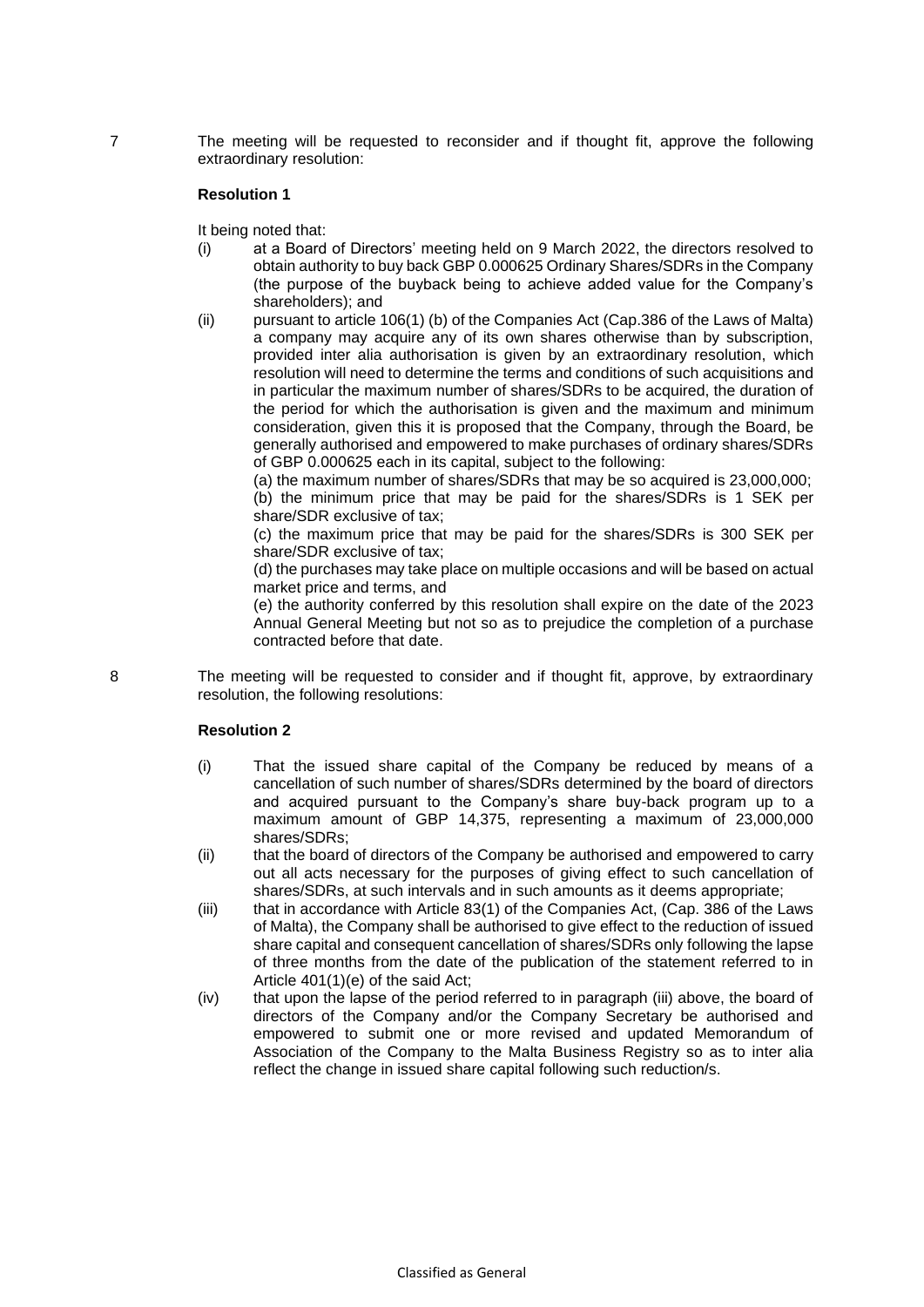

9 The meeting will be requested to consider and if thought fit, approve, by extraordinary resolution, the following further resolution:

### **Resolution 3**

That the directors be and are hereby duly authorised and empowered in accordance with Article 9 of the Company's Articles of Association, articles 85(1)(b) and 88(7) in the Companies Act, on one or several occasions prior to the date of the next Annual General Meeting of the Company, to issue and allot up to a maximum of 23 million ordinary shares/SDRs in the Company of a nominal value of GBP 0.000625 each (the "**Share Issue Limit**") for payment in kind or through a set-off in connection with an acquisition without first offering the said shares/SDRs to existing SDR holders/shareholders (corresponding to a dilution of about 10 per cent). The Share Issue Limit shall be reduced by the amount of any shares/SDRs bought back pursuant to Resolution (1) (but excluding shares / SDRs not already bought back by the Company on the date of the adoption of the resolution). This resolution is being taken in terms and for the purposes of the approvals necessary in terms of the Companies Act and the Articles of Association of the Company.

10 Closing of the meeting

## **Information about proposals related to Agenda item 7**

### Acquisition of Own Shares

The Board of Directors has already submitted this proposal for the consideration of the Annual General Meeting of the Company which was held on 13 May 2022 (the "**AGM**").

At the AGM, 36.70 per cent in nominal value of the total shares/SDRs in issue were represented at the meeting and 99.91 per cent of those represented (36.66 per cent of the total shares/SDRs in issue) voted in favour of granting such authorisation. In accordance with Article 135 of the Companies Act (Cap. 386 of the laws of Malta) the adoption of the resolution also required that at least 51 per cent of the nominal value of the total shares/SDRs in issue be represented at the meeting. As this requirement was not met, the Board has convened an extraordinary general meeting to take a fresh vote on this proposal in accordance with the rules set out in Article 135(1)(b) of the Companies Act (Cap.386 of the Laws of Malta).

At this EGM the resolution may be passed by shareholder / holder of SDRs having the right to attend and vote at the meeting holding in the aggregate not less than 75 per cent in nominal value of the shares/SDRs represented and entitled to vote at the meeting. However, if more than half in nominal value of all the shares/SDRs having the right to vote at the meeting is represented at that meeting, a simple majority in nominal value of such shares/SDRs so represented shall suffice.

The Board of Directors proposes that the acquisition of shares/SDRs shall take place on Nasdaq Stockholm or via an offer to acquire the shares/SDRs to all shareholders. The purchases may take place on multiple occasions and will be based on actual market price and terms, prevailing regulations and the capital situation at any given time. Notification of any purchase will be made to Nasdaq Stockholm and details will appear in the Company's annual report and accounts.

The objective of the purchase is to achieve added value for the Company's shareholders (including through the implementation of the share buy-back program previously announced) and to give the Board increased flexibility with the Company's capital structure.

Following the purchase, the intention of the Board would be to either cancel, use as consideration for an acquisition or issue to employees under a Share Option programme or Share Performance Scheme.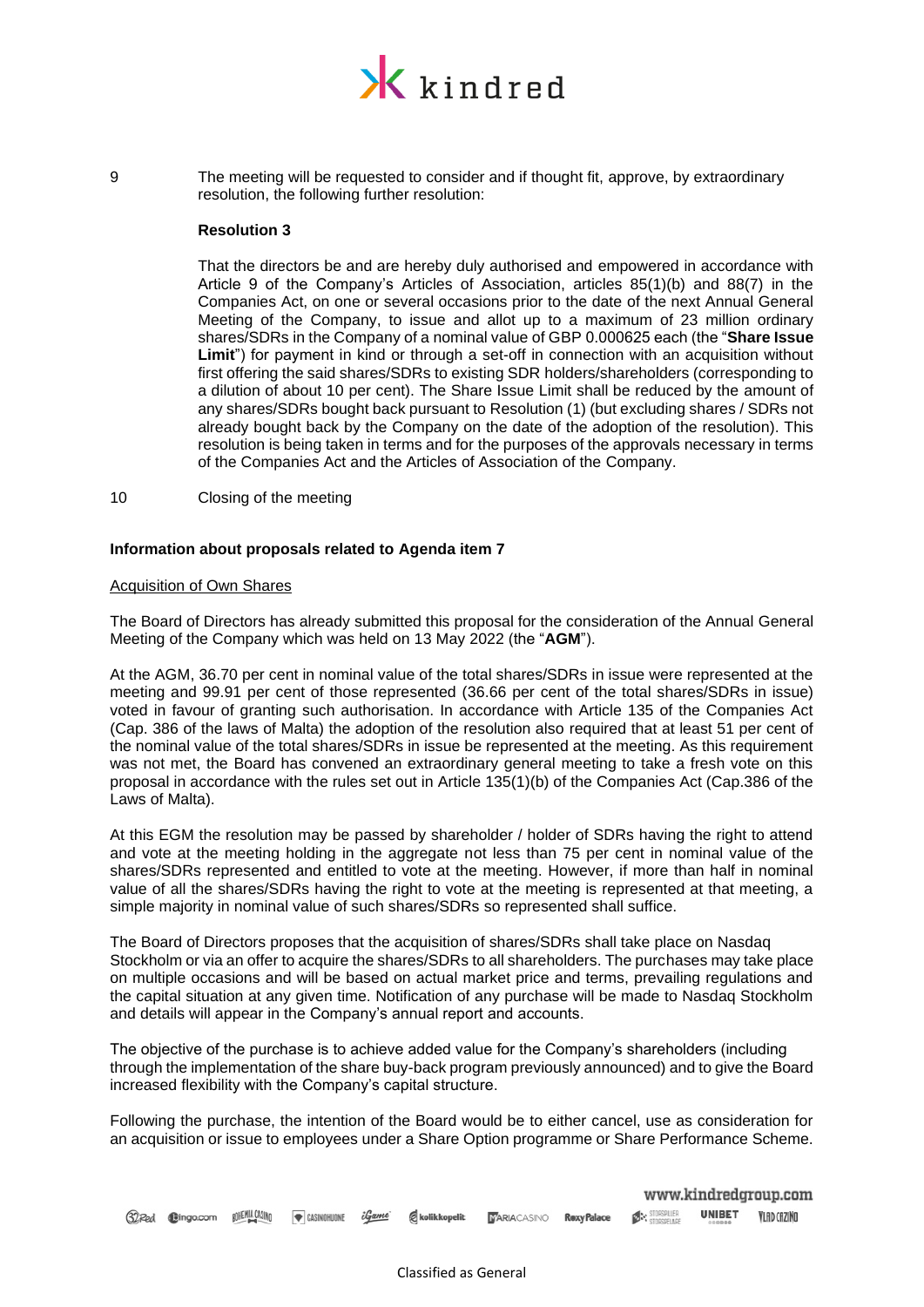Once purchased under the Maltese Companies Act further shareholder approval will be required before those shares could be cancelled only. Shares/SDRs bought back pursuant to the Company's share buyback program will be cancelled (refer to Agenda item 8). A separate authorisation for such cancellation is being recommended pursuant to Resolution (2);

If used as consideration for an acquisition, the intention would be that the actual Shares/SDRs would be offered to any potential transferor.

### **Information about proposals related to Agenda item 8**

#### Share cancellation

The Board of Directors has already submitted this proposal for the consideration of the AGM.

At the AGM, 36.70 per cent in nominal value of the total shares/SDRs in issue were represented at the meeting and 99.99 per cent of those represented (36.69 per cent of the total shares/SDRs in issue) voted in favour of granting such authorisation. In accordance with Article 135 of the Companies Act (Cap. 386 of the laws of Malta) the adoption of the resolution also required that at least 51 per cent of the nominal value of the total shares/SDRs in issue be represented at the meeting. As this requirement was not met, the Board has convened an extraordinary general meeting to take a fresh vote on this proposal in accordance with the rules set out in Article 135(1)(b) of the Companies Act (Cap.386 of the Laws of Malta).

At this EGM the resolution may be passed by shareholder / holder of SDRs having the right to attend and vote at the meeting holding in the aggregate not less than 75 per cent in nominal value of the shares/SDRs represented and entitled to vote at the meeting. However, if more than half in nominal value of all the shares/SDRs having the right to vote at the meeting is represented at that meeting, a simple majority in nominal value of such shares/SDRs so represented shall suffice.

The directors may decide to cancel all or some of shares/SDRs acquired pursuant to the buy-back program.

The Companies Act (Cap. 386 of the laws of Malta) stipulates that an extraordinary resolution of the shareholders of the Company is required in order to approve the reduction in the issued share capital of the Company.

Such resolution needs to be filed with the Registrar of Companies in Malta, who will publish details of such reduction. Creditors of the Company will then have a period of three months in which they can contest the reduction in capital. Upon the lapse of the three-month period, assuming that no contestations are received, the reduction in share capital can become effective.

In order to reflect the changes in the issued share capital, a revised memorandum of association of the Company indicating the reduced number of shares then in issue in the capital of the Company will need to be submitted to the Registrar of Companies.

The reduction in issued share capital will take place at such intervals and in such amounts (subject to the maximum amount of GBP 14,375) as the directors shall determine from time to time.

## **Information about proposals related to Agenda item 9**

#### Share issue

The Board of Directors has already submitted this proposal for the consideration of the AGM.

At the AGM, 36.70 per cent in nominal value of the total shares/SDRs in issue were represented at the meeting and 100 per cent of those represented (36.70 per cent of the total shares/SDRs in issue) voted in favour of granting such authorisation. In accordance with Article 135 of the Companies Act (Cap. 386 of the laws of Malta) the adoption of the resolution also required that at least 51 per cent of the nominal value of the total shares/SDRs in issue be represented at the meeting. As this requirement was not met, the Board has convened an extraordinary general meeting to take a fresh vote on this proposal in